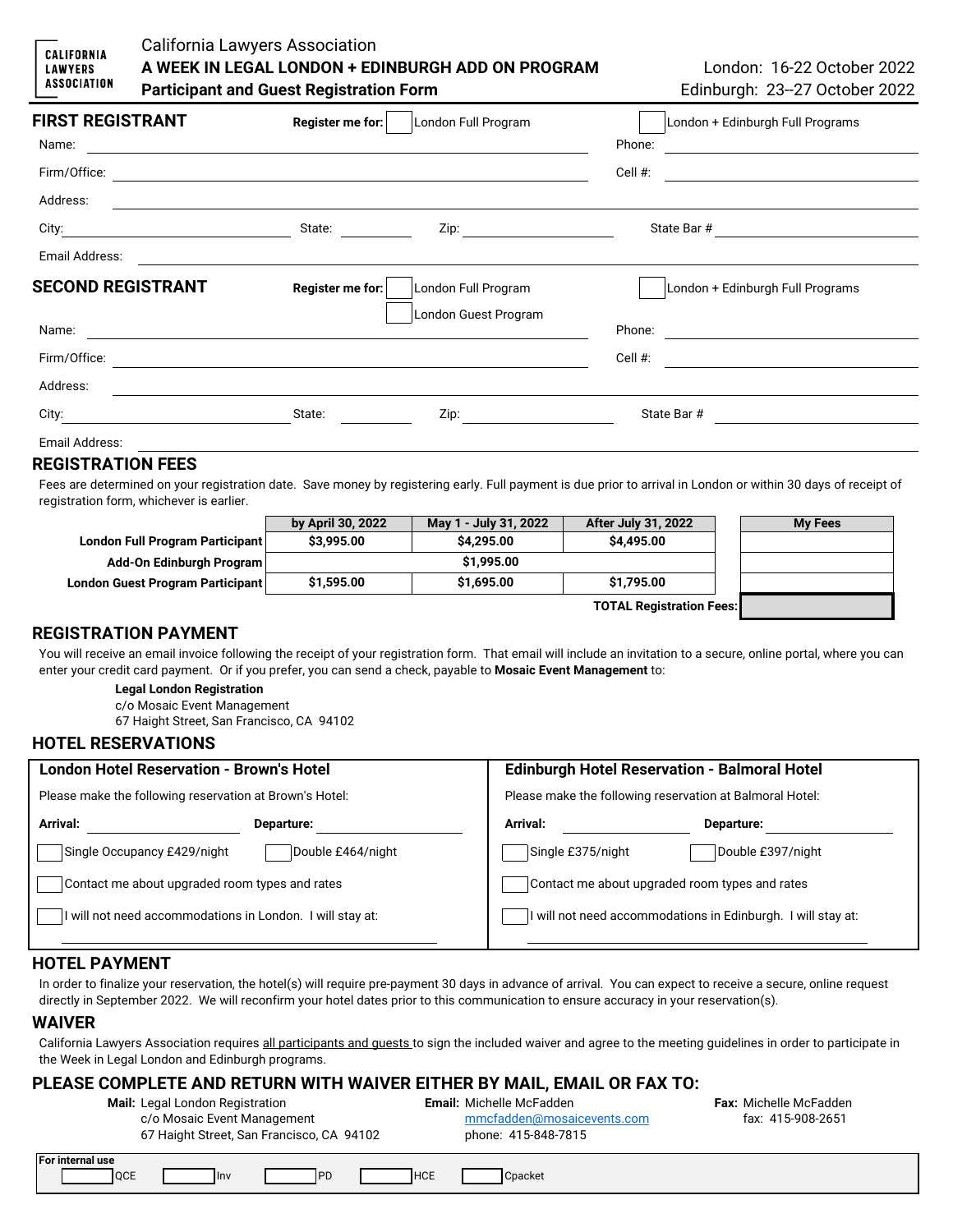# **CALIFORNIA LAWYERS ASSOCIATION**

# **Please sign and fax back to (415) 908-2651 or email to: [mmcfadden@mosaicevents.com](mailto:mmcfadden@mosaicevents.com)**

# *A Week in Legal London, October 16-22, 2022 and Edinburgh, October 23-27, 2022*

# **Release of Liability, Waiver of Rights, and Assumption of Risks Agreement**

As consideration for being permitted to participate in the California Lawyers Association ("CLA") "A Week in Legal London" from October 16-22, 2022 with optional add-on Edinburgh, from October 23-27, 2022 (hereinafter "Program"), I, the undersigned, hereby voluntarily and of my own free will agree to the terms and conditions of this Release of Liability, Waiver of Rights, and Assumption of Risks Agreement ("Release and Waiver") as set forth below:

I acknowledge that I am the best judge of my own capacity and level of health and wellness to determine whether I should participate in the Program. I further acknowledge that I am willingly and voluntarily participating in the Program, my participation is in no way required by CLA as a result of my membership, and I am participating on a strictly voluntary basis in an individual capacity.

**Release of Liability and Waiver of Rights**: By signing below, I, the undersigned, hereby release, and forever discharge CLA, Mosaic Event Management ("Mosaic"), their respective Board of Representatives, officers, sections, committees, agents, employees, representatives, volunteers, contractors, and assignees from and against any and all injuries (including illness and death), liability, claims (including negligence claims), suits, charges, claim for costs, damages, demands, obligations, acts, omissions, misfeasance or malfeasance, expenses (including attorneys' fees and costs), actions, and causes of action and otherwise of every type, nature, kind, or description whatsoever (collectively, "Claims") whether in law or in equity, known or unknown, suspected or unsuspected, or foreseen or unforeseen, of any kind of nature whatsoever, of or to me, my property, or any other person, directly or indirectly arising from or in connection with: (1) my participation in the Program; (2) any travel or accommodations related thereto; and (3) the use of my Personal Attributes (defined below) including any and all Claims for invasion of any rights of privacy, violation of right of publicity, physical or emotional injury or distress, infringement, libel, defamation, misappropriation or misuse of image, or any similar cause of action in tort, contract or any other legal theory arising directly or indirectly from use of the Materials (also defined below); even if caused by the negligent act or omission of CLA/Mosaic.

I hereby further forever waive and fully relinquish any right to sue or any other claims or demands that I may have against CLA/Mosaic, arising out of or in conjunction with my participation in, or travel to, during, or from the Program. I agree to this Release and Waiver, whether any right or claim hereby relinquished arises due to the negligence or other fault of the CLA/Mosaic and/or any third party, whether due to dangerous or defective condition of any property, facilities, or equipment, or whether CLA/Mosaic is subject to liability arising without fault.

I hereby expressly waive my rights under Section 1542 of the Civil Code of the State of California which states: **"A GENERAL RELEASE DOES NOT EXTEND TO CLAIMS WHICH THE CREDITOR OR RELEASING PARTY DOES NOT KNOW OR SUSPECT TO EXIST IN HIS OR HER FAVOR AT THE TIME OF EXECUTING THE RELEASE AND THAT, IF KNOWN**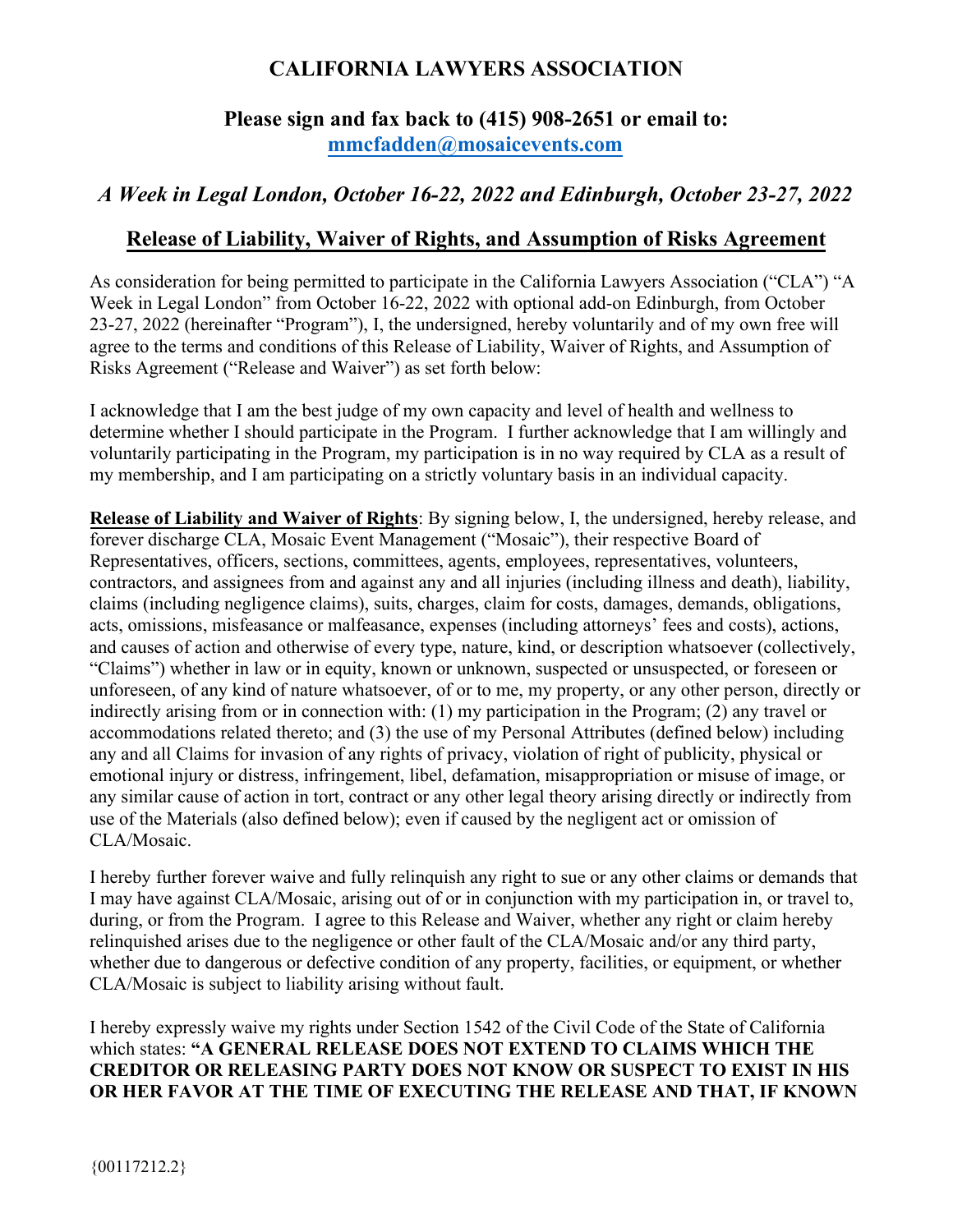### **CALIFORNIA LAWYERS ASSOCIATION Release and Waiver**

## **BY HIM OR HER, WOULD HAVE MATERIALLY AFFECTED HIS OR HER SETTLEMENT WITH THE DEBTOR OR RELEASED PARTY."**

**Assumption of Risk:** My choice to participate in the Program is knowing, voluntary, and made for my personal enjoyment. I understand that participation in the Program carries with it certain inherent risks that cannot be eliminated regardless of the care taken to avoid injuries. The specific risks vary from one activity to another, but include inherent risks and dangers of accidents, rescue operations, emergency treatment, property loss or damage, serious personal and bodily injury, illness, death, and severe personal and economic losses. These may result not only from my own actions, inactions, or negligence, but also from the action, inactions, or negligence of others, or the condition of the facilities, equipment, or vehicles. Further, I understand there may be other risks not set forth above and not known to me or reasonably foreseeable at this time and **I HEREBY KNOWINGLY AND VOLUNTARILY ASSUME ANY AND ALL RISKS OF BODILY INJURY, PERSONAL INJURY, ILLNESS, DEATH, AND PROPERTY DAMAGE OR LOSS WHICH MAY OCCUR DURING OR AS A RESULT OF MY PARTICIPATION IN THE PROGRAM, OR MY TRAVEL TO OR FROM THE PROGRAM, WHEREVER OR HOWEVER SAID INJURY, DAMAGE, OR LOSS MAY OCCUR, EVEN THOUGH AT THIS TIME I DO NOT KNOW EXACTLY HOW EXTENSIVE ANY INJURY, LOSS, OR DAMAGE MIGHT BE.**

**Indemnification and Hold Harmless:** I will defend, indemnify, and hold harmless CLA, Mosaic, and their respective Board of Representatives, officers, sections, committees, agents, employees, representatives, volunteers, contractors, and assignees, from any and all liabilities, losses, demands, damages, claims, costs or expenses (including attorneys' fees and costs) resulting from or arising out of my participation in the Program or any travel or accommodations related thereto. I further agree to reimburse CLA/Mosaic for any and all costs and expenses incurred (including attorneys' fees, costs and expenses) in connection with enforcing this indemnity provision, and if anyone makes a claim against CLA/Mosaic in connection with my participation in the Program.

**Medical Expenses**: I hereby consent to receive medical treatment which may be deemed necessary in the event of any illness, accident, or injury, or medical emergency resulting from or in connection with my participation in the Program and understand that I am solely responsible for all costs related to such medical treatment, medical transportation, and/or evacuation.

### **Publicity**.

*Permission to Take and Use Visual/Audio Images of Me*. I hereby authorize CLA and Mosaic, and their respective employees, representatives, contractors, and agents to take and use visual/audio images of me in connection with my participation at the Program. Visual/audio images are any type of recording, including but not limited to photographs, digital images, drawings, renderings, voice recordings, sounds, video recordings, audio clips, or accompanying written descriptions.

# *Rights Granted to CLA*.

• I hereby grant to CLA the perpetual and irrevocable rights to use my name, likeness, identity, image, voice, oral or recorded statements, appearance, professional and personal biographical information and other personal attributes (collectively, "Personal Attributes"), as such may be embodied in any visual/audio images taken by or on behalf of CLA.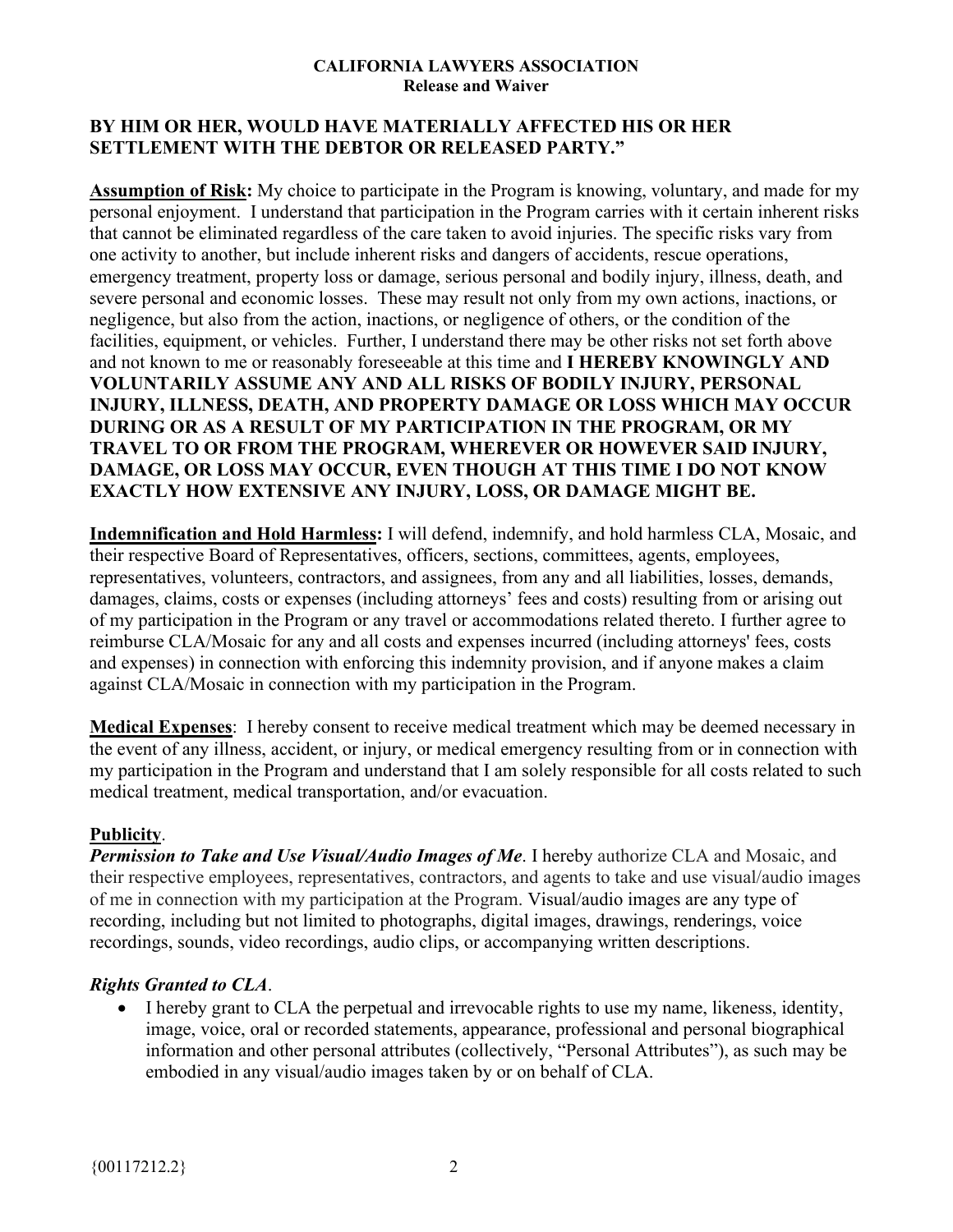### **CALIFORNIA LAWYERS ASSOCIATION Release and Waiver**

- I hereby grant CLA the perpetual and irrevocable rights to display, publicly perform, reproduce, record, photograph, modify, create derivative works, license, and otherwise use my Personal Attributes, and all materials created by or on behalf of CLA or Mosaic incorporating any of the foregoing ("Materials") in any medium or format whatsoever, now existing or later created, for any purpose without further consent from, or any royalty or other compensation to, me. These uses include, but are not limited to, videos, publications, advertisements, news releases, Web sites, and any promotional or educational materials.
- I agree that CLA is the exclusive owner of such Materials and all rights related to them. I hereby irrevocably transfer and assign to CLA my entire right, title and interest, if any, in and to the Materials. To the extent that the foregoing assignment is ineffective for whatever reason, I hereby waive enforcement of such moral or other rights that cannot be assigned or surrendered and hereby consent to the use of such rights by CLA. There is no time limit on this Publicity Release and Waiver nor is there any geographic limitation on where these Materials may be distributed, published, or used.
- I understand that the Materials including my Personal Attributes may be edited, copied, exhibited, published, or distributed and that I have no right to review or approve the Materials before they are used. Any credit or acknowledgment of me will be determined by CLA in its sole discretion. CLA has no obligation to create or use the Materials.

**Miscellaneous**. No modification of this Release and Waiver shall be of any effect unless it is made in writing and signed by all of the parties hereto. This Release and Waiver is governed by the laws of the State of California. I expressly agree that the foregoing Release and Waiver is intended to be as broad and inclusive as is permitted by the laws of the State of California and that if any portion thereof is held invalid, it is agreed that the balance shall, notwithstanding, continue in full legal force and effect. This Release and Waiver shall be binding upon and enforceable against me, my personal representatives, spouse, assigns, heirs, and next of kin without limitation. This document constitutes the entire agreement on the subject matter contained herein between CLA, Mosaic, and me, and supersedes any previous or contemporaneous discussions or agreements between us in respect of these matters.

### **Covid-19 In Person Meeting and Event Guidelines**

As a part of the registration process to hold this CLA meeting in person, every attendee is required to affirm their commitment to comply with the in-person meeting guidelines. Please review the requirements carefully prior to registering for the meeting.

Please accept the following affirmations during the registration process with your initials in all corresponding boxes:



By registering for and attending the meeting, I affirm that I will comply with all CDC, federal, state, and local laws, orders, directives, and guidelines related to COVID-19 and attending a large gathering.



By registering for and attending the meeting or any event related to the meeting, I affirm that I have read and will comply with CDC guidance related to hand sanitation, social distancing, and use of face coverings for my vaccination status. I affirm that I will follow any more stringent state, local, or venue requirements regarding hand sanitation, distancing, or face coverings in place at the location of the meeting at the time of the meeting.